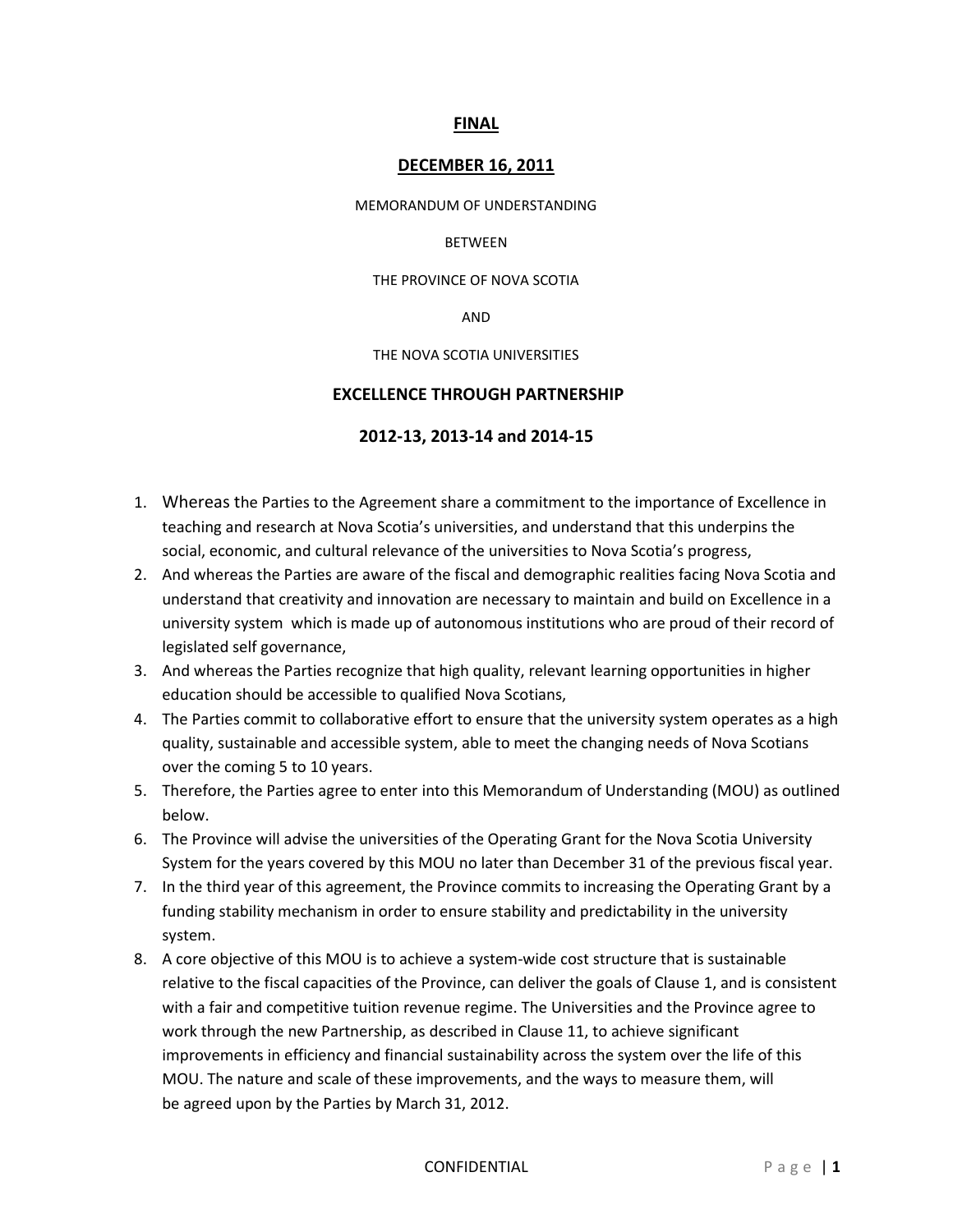- 9. In order to support the work required in clause 8, the Province commits to establish a University Excellence and Innovation program which will invest to support universities in their efforts to remove costs and maintain quality within the university system and to achieve sustainability by 2015. This funding will total \$25 Million, and will be available in 2011-12, 2012-13 and 2013-14. Nova Scotia Universities can apply individually and in partnership to access the program. Decisions on which projects receive support will be made by the Province, based on the strength of the business case to achieve ongoing cost reductions while maintaining quality. The strategic objective of this fund, through direct and leveraged investments, is to have in place by 2014-15 a range of projects that will, through their combined impacts, reduce the total annual cost structure of the university system by \$25 million on a sustainable basis.
- 10. The Parties commit to work actively over the three years of the agreement on a Change Mandate to ensure that a high quality, sustainable and accessible university system is in place to meet the changing needs of Nova Scotians. Through the mechanisms described in Clause 11, the parties will agree on the development and implementation of a work plan to achieve significant change in the areas of:
	- a. A new formula for the allocation of the provincial grant among universities;
	- b. Expanded collaboration to reduce costs while maintaining or enhancing program quality;
	- c. Improvements in quality assurance and accountability;
	- d. A review of tuition-related policies;
	- e. Measures to improve credit transfer and accessibility and affordability for Nova Scotia students;

f. Enhancement of research and development and of contributions to economic development; and,

- g. Other initiatives as identified in Appendix I or by the Partnership.
- 11. The Universities agree to participate in a Partnership with the Province to provide leadership to achieve the implementation of the MOU, including progress on the Change Mandate, identification and implementation of Excellence and Innovation program projects, policy articulation and implementation, and all necessary steps for effective realization of "Excellence through Partnership".
	- a. The Partnership will include all university Presidents and up to five Deputy Ministers. This Partnership will meet at least quarterly.
	- b. The Partnership will establish a small Steering Committee consisting of University Presidents and Deputy Ministers. The Steering Committee will meet at least monthly .
	- c. The Province and the Universities will establish a secretariat to coordinate work on implementation of the MOU. The work will include, but not be restricted to, the items in Clause 10 and Appendix 1.
	- d. Working groups will be established as required to undertake specific projects, and will be comprised of representatives of the Province, the universities, and other experts as required by the task. Students will be invited to have membership on appropriate working groups such as International Student Policy, and Tuition Policy.
	- e. The Partnership will report annually to the Minister of Labour and Advanced Education on their work plan and progress.

#### CONFIDENTIAL P a g e | **2**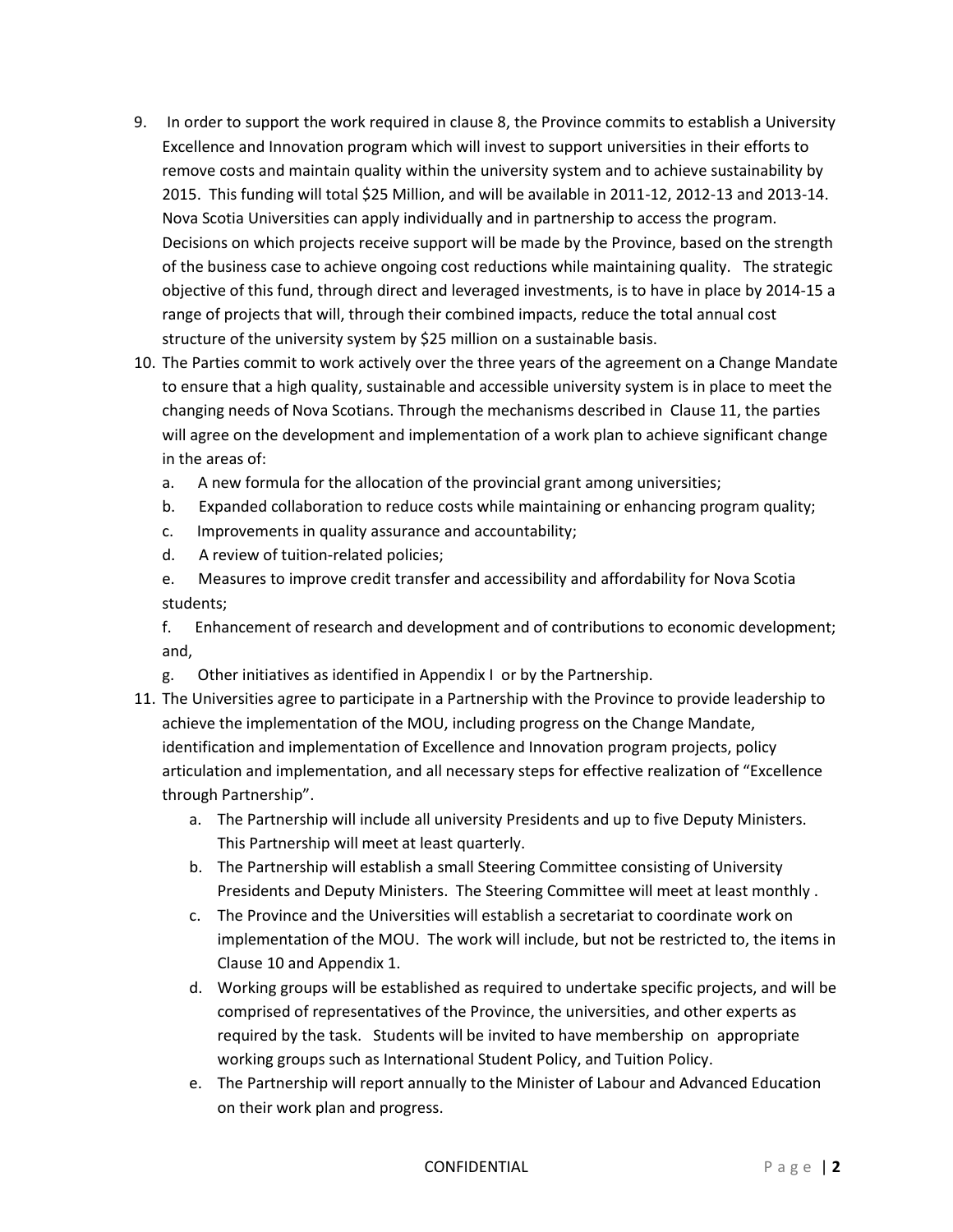- f. The Parties are committed to ongoing, meaningful consultation with students throughout the term of the MOU. Consultation may occur at individual institutions, with CONSUP, and with the Province, and on specific issues and working groups. In addition, the Partnership will meet annually with representatives of Nova Scotia student organizations to discuss their work plan and progress, and to obtain student input.
- 12. The Universities respect the Province's desire that tuition charged to Nova Scotia students stays at or below the national average. The Parties agree that during the life of this MOU, annual increases in tuition rates will be limited to 3%, pending the outcome of the Tuition Policy Review, which will include a review of tuition levels at comparable institutions. This limit will not apply to Medicine, Dentistry or Law. The Parties agree that the limit will not apply to International students.
	- a. With respect to Out of Province students, the Parties agree to examine this matter more fully during 2012-13 and to consult with other jurisdictions, particularly with the Maritime Provinces, and with student organizations prior to making a decision on whether the limit on Out of Province student tuition should be removed in 2013-14.
	- b. The universities agree that tuition fees for new programs will be set at rates comparable to existing programs.
	- c. Full-cost recovery programs are programs where students pay the full cost of their education. Restrictions to tuition fee increases during this MOU do not apply to full cost recovery programs. Institutions will consult with students and with the Department of Labour and Advanced Education prior to converting a regular program to a full cost recovery program to ensure that the proposed changes do not violate the provisions of the MOU.
	- d. The Universities commit to consultation and discussion of tuition increases with student organizations in advance of decisions being taken.
	- e. The universities agree to submit to the Higher Education Branch of the Department of Labour and Advanced Education, by July 31 of each year, tuition fee schedules for all programs.
- 13. With respect to auxiliary fees and ancillary fees,
	- a. The universities agree that they will not increase auxiliary fees or ancillary fees within their control to compensate for an inability to raise tuition fees beyond the tuition caps in this agreement;
	- b. Auxiliary fees are fees for supplies, equipment, labs, field trips, or other items that students must pay in order to enroll in or complete a program or course;
	- c. Ancillary fees are fees for non-academic services such as residence accommodation, food services, health services, and student association.
	- d. Auxiliary and ancillary fees will be transparent with regard to the goods and services they are designed to be applied against.
	- e. Increases in auxiliary and ancillary fees will not exceed increases in the costs of providing the services or goods provided.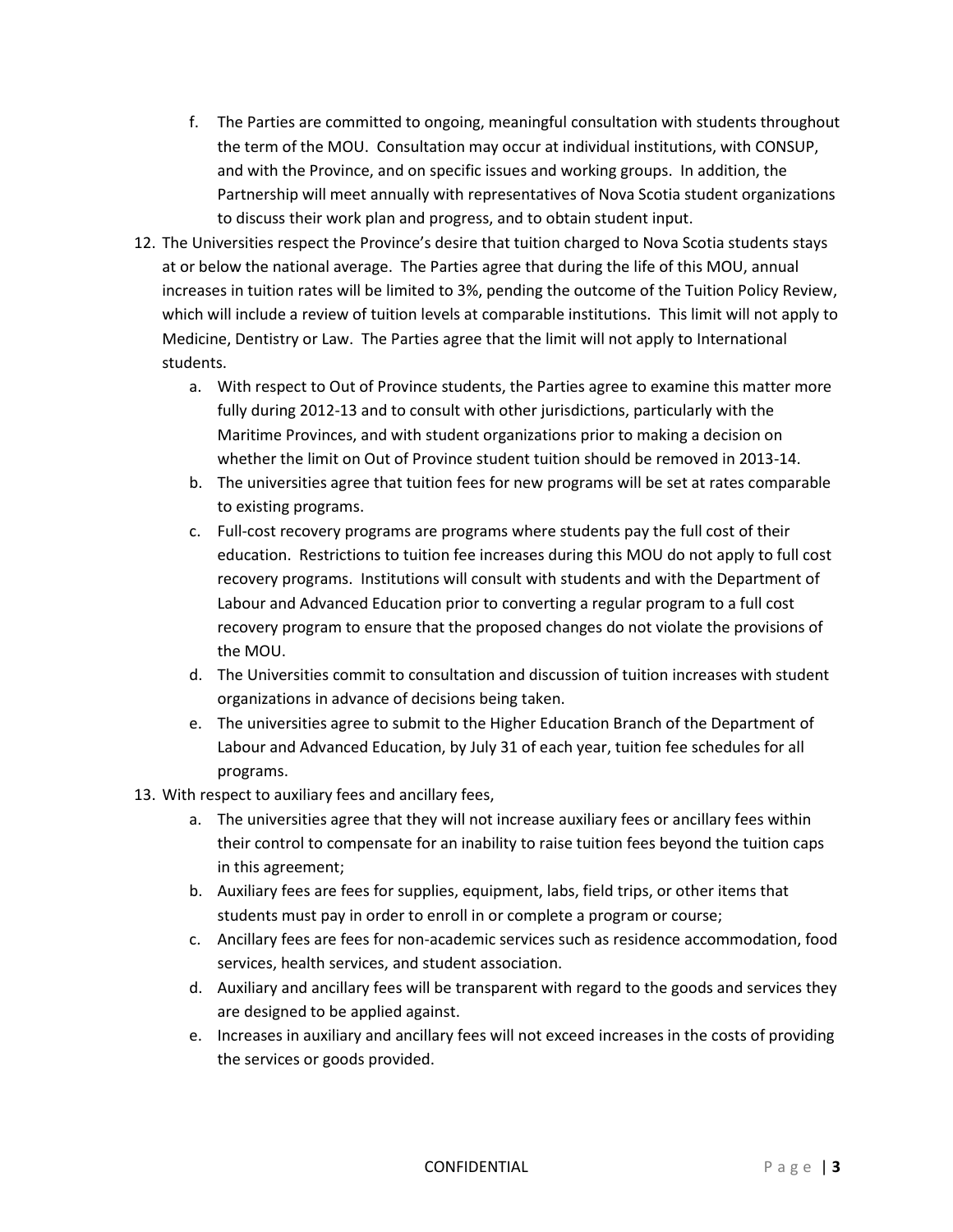- f. Universities will notify the Department of Labour and Advanced Education of proposed increases to auxiliary or ancillary fees at least four weeks in advance of the approval by the university of the proposed increase.
- g. In circumstances where students are to be faced with compulsory fee increases relating to ancillary operations, recognized student organizations on each campus will be consulted at least four weeks in advance of the approval by the university of the proposed increase. This timing is to allow for effective student input into the proposal prior to the decision.
- *h.* Any increases that appear to be inconsistent with these principles will be subject to review by the Department of Labour and Advanced Education.
- 14. The Parties recognize that the Province has the right and ability to also construct bi-lateral agreements with each Nova Scotia university, and commit to a policy and practice of transparency with respect to any such agreement.
- 15. Amendments may be made to this MOU by mutual consent of the Parties. If an amendment is to be made, representatives of the Alliance of Nova Scotia Student Associations (ANSSA) and the Canadian Federation of Students (CFS) will be consulted as part of discussions on amendments so they have an opportunity to provide information prior to a decision.
- 16. This MOU will take effect on January 1, 2012 and will expire on 31 March 2015 unless renewed by mutual consent of the Parties.